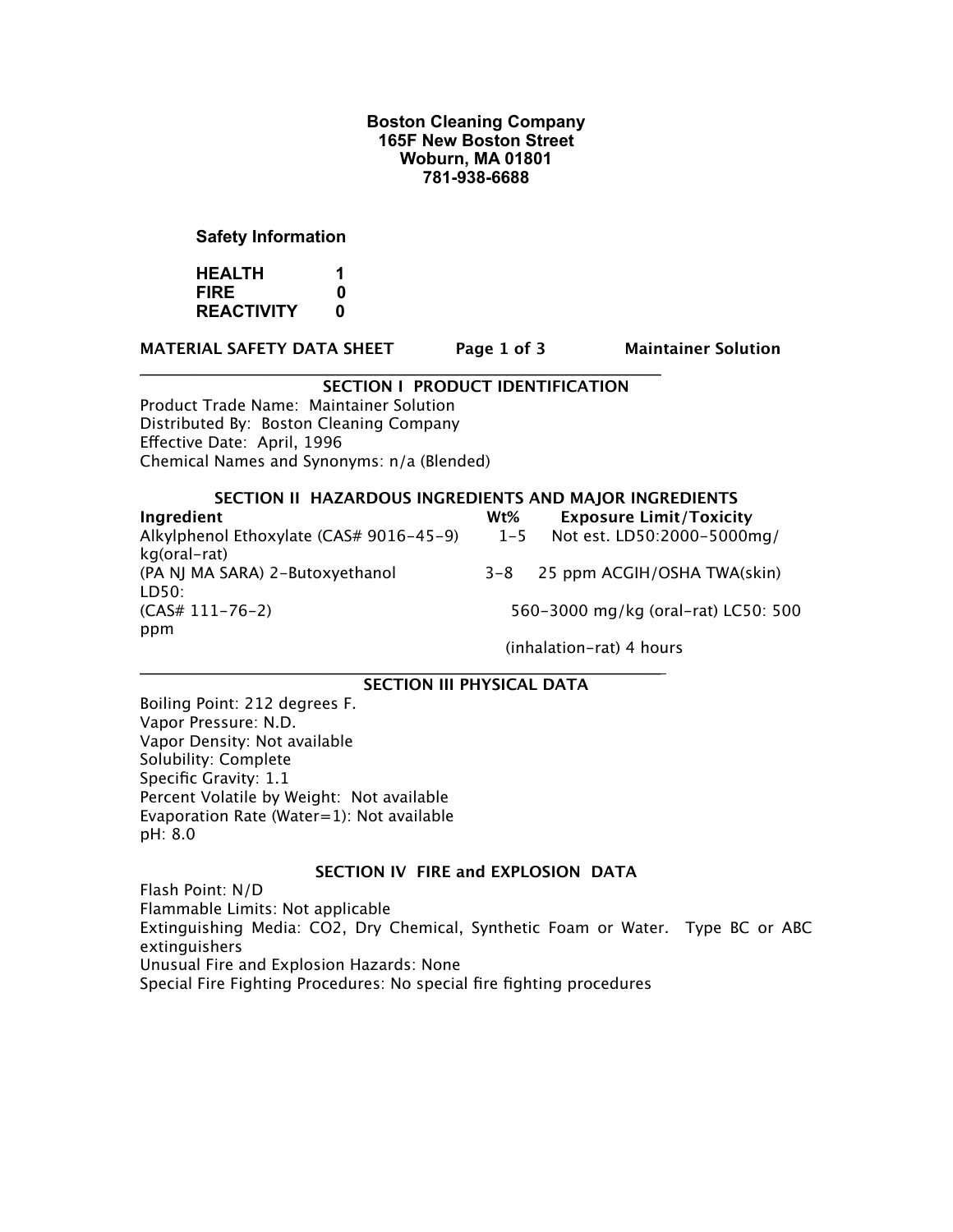## **Boston Cleaning Company 165F New Boston Street Woburn, MA 01801 781-938-6688**

### **MATERIAL SAFETY DATA SHEET** Page 2 of 3 Maintainer **Solution**

## **SECTION V REACTIVITY DATA**

Stability: Stable

Incompatibility: Strong acids and oxidizing agents Hazardous Decomposition: When exposed to fire: produces normal products of

combustion

Hazardous Polymerization: None known

#### **\_\_\_\_\_\_\_\_\_\_\_\_\_\_\_\_\_\_\_\_\_\_\_\_\_\_\_\_\_\_\_\_\_\_\_\_\_\_\_\_\_\_\_\_\_\_\_\_\_\_\_\_\_\_\_\_\_\_\_\_\_\_\_\_\_\_\_ SECTION VI HEALTH HAZARD DATA**

Effects of Exposure: Contact with eyes may cause irritation. Prolonged or repeated contact with skin may cause irritation. Dusts, vapors, or mists may irritate respiratory passages. If corrosive, contact may cause chemical burns. If alcohol or other solvents are present above TLV, vapors may cause drowsiness, nausea, loss of motor skills, or disorientation.

Emergency and First Aid Precautions:

Eye Contact: Flush eyes immediately with plenty of water for at least 15 minutes.

Skin Contact: Wash off skin and remove contaminated clothing. Do not reuse contaminated clothing.

Inhalation: If dust, vapors, or mist cause distress, remove to fresh air. Use oxygen or artificial respiration, if needed.

Ingestion: If swallowed, consult a physician immediately.

## **IF SYMPTOMS PERSIST, CONSULT A PHYSICIAN**

## **SECTION VII PRECAUTIONS FOR HANDLING**

SPILL AND LEAK RESPONSE PROCEDURE:

Contain all spills and leaks to prevent discharge to the environment. Ventilate area. If flammable or combustible, avoid sparks fire and open flames and use non-sparking equipment. If strong acid, carefully neutralize with lime, sodium carbonate or sodium bicarbonate.

Small spill: Soak up with absorbent. Shovel into waste containers. Flush area with water. Large spill: Recover spilled material for reprocessing or disposal.

Waste Disposal Method: Recover liquid or dispose waste material in accordance with all applicable federal, state and local regulations and laws.

## **SECTION VIII SPECIAL PROTECTION INFORMATION**

EYE PROTECTION: Wear goggles or full face shield when handling to avoid contact with face or eyes.

VENTILATION: Provide adequate ventilation. Keep hazardous ingredients below their TLV.

OTHER PROTECTIVE EQUIPMENT: Use impervious gloves and any other protective equipment to prevent prolonged or repeated contact.

**\_\_\_\_\_\_\_\_\_\_\_\_\_\_\_\_\_\_\_\_\_\_\_\_\_\_\_\_\_\_\_\_\_\_\_\_\_\_\_\_\_\_\_\_\_\_\_\_\_\_\_\_\_\_\_\_\_\_\_\_\_\_\_\_\_\_\_**

RESPIRATORY PROTECTION: If vapors, fumes, or dusts are present use a MSHA or NIOSH approved respirator, a fresh air breathing apparatus, or a self-contained breathing apparatus.